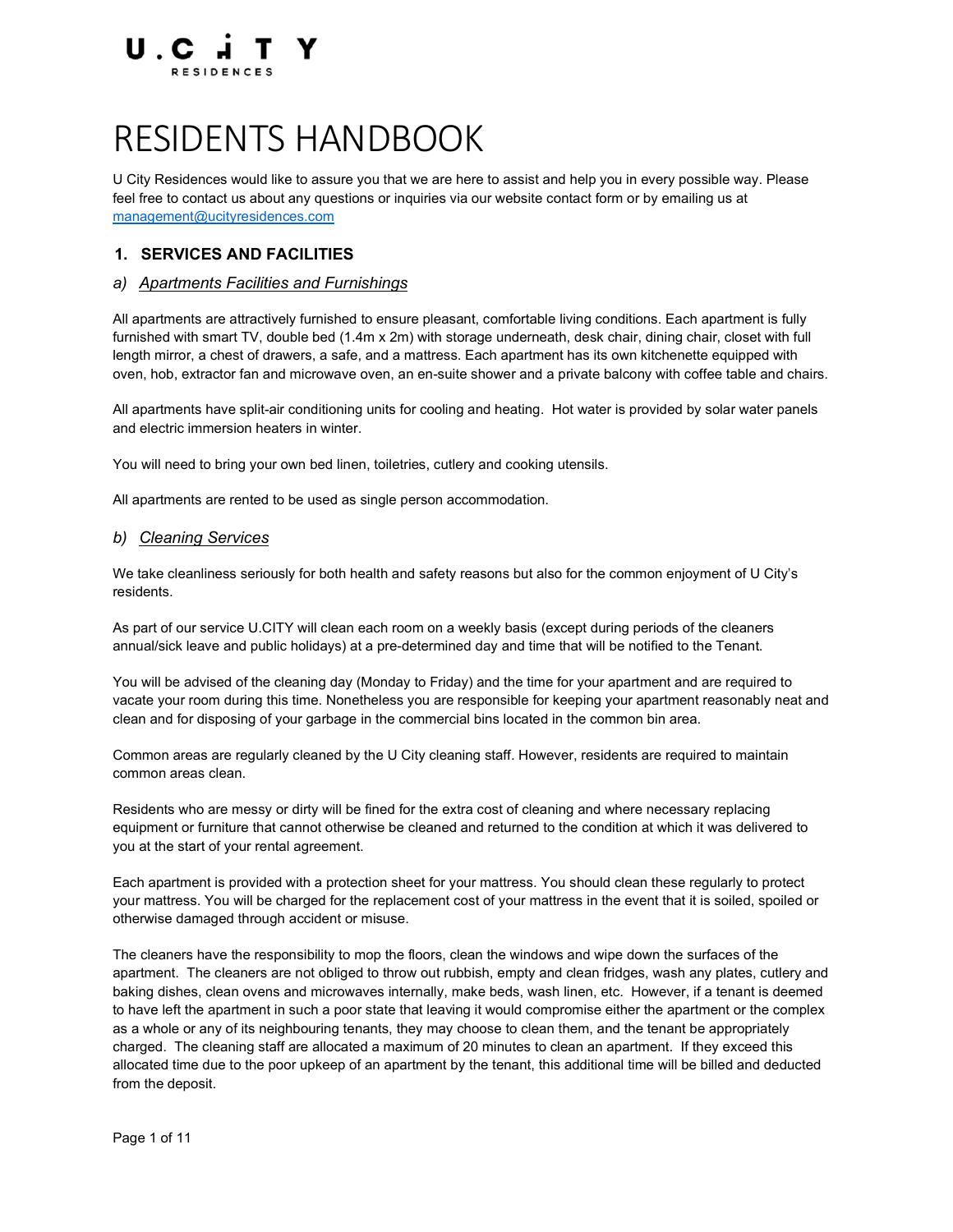

## c) Internet

Internet with both wired and wireless connection is offered free of charge at U City Residences. It is important to note that in case of internet connection abuse the connection may fail to provide access to the internet, in some cases it may cause termination of the users' internet access directly by our IT support team.

## TENANTS AGREE NOT TO INSTALL ANY KIND OF WIRED / WIRELESS HUB OR ROUTER ONTO OUR NETWORK. The resident will be charged a €100 re-connection fee in the event that re-connection is permitted.

Tenants are assigned a minimum of 10mb download and 5mb upload per wired ethernet connection located at their desk, through our managed routers, however this speed will be dependent on the network internet provider and therefore external network issues beyond U.City's control cannot be guaranteed. Wireless connections are not assigned a minimum speed due to their instability and therefore we recommend all users connect via the wired ethernet connection when performing important assignments and exams. If your PC does not have a wired internet connection, U.City sells USB-C Ethernet adapters charged at €50 per unit. In case of a low Wi-Fi signal, please log a call with the support portal: https://support.ucityresidences.com/

Please do not contact us complaining of a wifi problem and that you either do not have a wired connection or an adapter that allows you to connect by wire! Wireless problems could be for a multitude of reasons, generally faulty or incorrectly configured equipment, or could even be a neighbouring property (outside of U.City) having a device that is interfering with your Wi-Fi channel. Whatever the reason, using a wired connection for mission critical tasks is a must and avoids a lot of the time and fault finding needed to find the route cause of a problem.

#### d) Maintenance Services

If you encounter a maintenance problem, you must contact U.City using the support portal: https://support.ucityresidences.com/

Any damage which is a result of normal wear and tear will be handled by our maintenance team free of charge. We endeavour to carry out repairs within 3 working days from the time of notification. Emergency repairs will be seen to as soon as possible.

You will be charged for the costs of repairing or replacing property that suffers damage as a result from carelessness or from misuse or mistreatment of our equipment and furnishings. Please see section 3 for more information.

## e) Parking Facilities

U City Residences offers rooms with pre-allocated spaces at a fee. All cars using our allocated parking spaces must be registered with U.City.

Parking by Residents in the reserved visitors' spaces is strictly forbidden unless permission has been granted to you by U City. Any visitor of a resident that parks their car continually (until 10pm Monday-Thursday and until midnight on Friday and Saturday) in the visitors' bays will be billed to the resident at a rate of €20 a day, unless the resident has informed us of the quest staying overnight. Please see Section 2 J) for more information on quest policy.

## f) Mail Services

General Unsigned Mail is delivered to reception and then placed in your postboxes located next to the pool table area in reception. Residents are responsible to know their correct mailing address and apartment number. For deliveries or any registered post each resident is responsible for collection and signing. If your require U.City to sign or be present for your delivery, we must be contacted in advance. A fee of €5 will automatically be allocated to your room.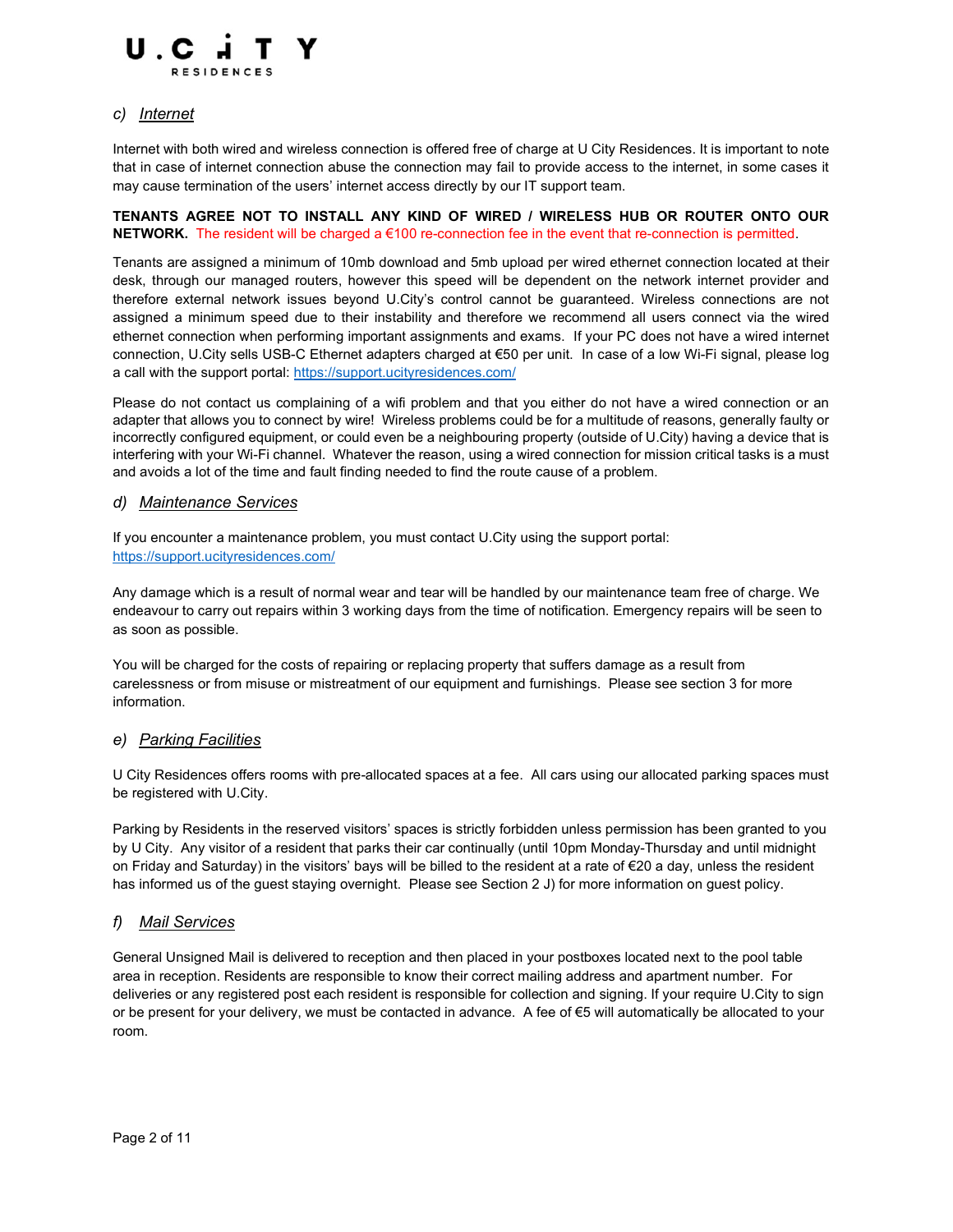

## g) Lock- Out – IMPORTANT!

Please take special care of your card. If you lock yourself out of your room or lose your access card please see Section 5 for what to do and who to contact and Section 3 for the fees regarding lockouts and Section 4 for the fines in case of breach of any of our rules outlined here.

Any access problems or due to faulty cards, keys and locks (and not due misuse or tampering), will be rectified or replaced at no charge.

# 2. POLICIES AND PROCEDURES

#### a) Check-In / Check-Out Procedure

Upon entry to an apartment, a tenant must report any problems within 24 hours of check-in. Any damage to the apartment or to the furnishings must be communicated by email. Before vacating the apartment at the end of the tenancy, the U City Reception Office will conduct a Check-Out in order to re-examine the condition of the apartment and furnishings and make a note of any damage that may have occurred during a tenant's stay. These will then be deducted from the security deposit.

#### b) Damage to U City Residences Property

Residents are held responsible for any damage they might cause to the U City Residences Property, furnishings and equipment and will be charged accordingly. Charges for damages are based on repair or replacement cost.

Residents are also responsible for all public areas that are common such as corridors, staircases, elevators, the common room, reception area, gym, laundry room, parking places, etc. Residents are urged to immediately report persons responsible for causing any damages. CCTV security systems are in operation in the common areas.

#### c) Moving Furniture

All residents are responsible for the proper care and the condition of their apartments.

Furniture/appliances may not be moved from one apartment to another. Charges will be imposed for damage or loss of furniture and appliances. Drilling holes in the walls is strictly prohibited.

#### d) Fire Safety

We treat the safety of our tenants as of paramount importance. In order to ensure fire safety, each apartment is equipped with a fire extinguisher and smoke detectors and fire alarm bells are placed on every floor. The fire equipment should be used only in emergency situations.

Students must inform U City in the case they have used the fire extinguisher, so that it may be refilled as soon as possible by the technical services. Fire extinguishers are inspected on a regular basis by independent consultants. Any misuse or tampering of fire safety equipment by any resident will result in disciplinary action and a fine of €500.

#### e) Smoking and Vaping Restrictions

Smoking and Vaping and use of any similar type of device is strictly forbidden in all rooms and all enclosed common areas. Smoking and Vaping is only allowed outside in the common grounds. This policy also applies to guests. Persons found to have breached these restrictions will be subject to disciplinary proceedings and fines. A repeated offence could result in immediate expulsion and the loss of the rental deposit.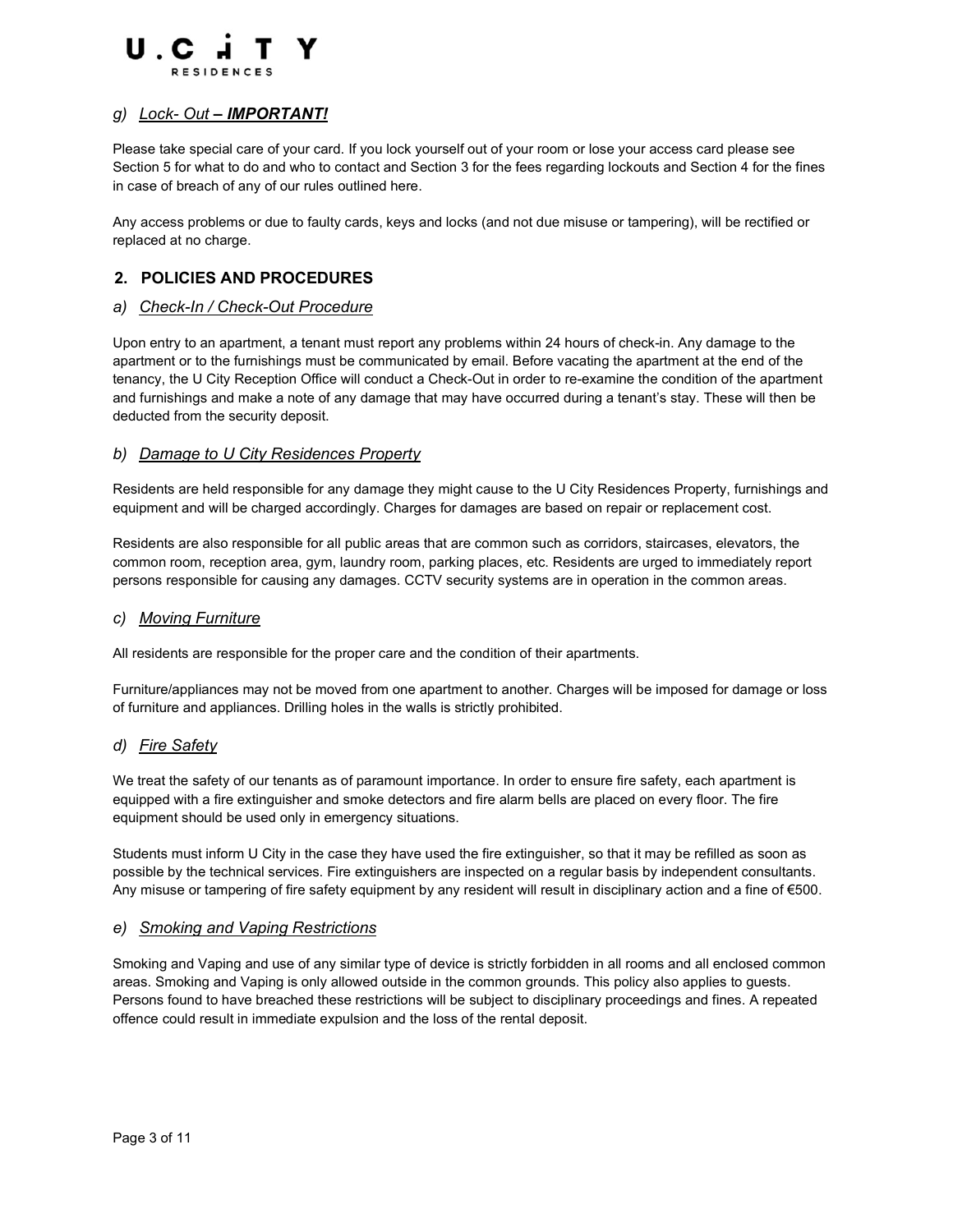

## f) Prohibited items

In order to ensure your safety, the following items are strictly prohibited from the premises:

Firearms, hunting bows/arrows, fighting knives, acid, candles, gasoline or other flammable items, recreational drugs or any other items generally perceived as weapons.

# g) Pets

Due to health standards and possible inconvenience to other residents, no animals or pets of any kind are to be housed or kept in the apartments or common areas. Do not feed any animals on the premises!

## h) The Right to Entry

The U City Residences Staff reserves the right to enter an apartment without notice or permission from the residents to perform routine maintenance inspection and carry out repair services.

Furthermore, the U City Residences Staff reserves the right to inspect an apartment, if there is reasonable cause to believe that the tenant is in breach of contract or that the apartment contains any of the prohibited items mentioned in the above paragraphs.

Cleaners have the right to enter apartments in compliance with our room cleaning policy.

## i) Exams and asking cleaners not to clean a room

Users can request that a cleaner not clean a room during the exam period. Residents should ensure that they place a large note on the door. In addition, tenants should also send an email to management@ucityresidences.com outlining the reasons for doing so and may be asked to provide evidence. If it is determined that a tenant is continually restricted access to the room for cleaning without good reason, we will require that we enter for inspection. If the room is not being maintained properly, or the tenant is denying access for inspection, the tenant will be warned, fined and possibly evicted pending an enquiry!

## j) Utilities

The Utilities of electricity, internet and water are provided free of charge by U City Residences, within reasonable limits. Any tenant found to be abusing these facilities will incur additional charges.

## k) Guest Policy

As a resident of U.City you are responsible for both the behaviour and the number of visitors into the building.

#### i) Visitors in Common Areas (excluding Study Room, Wash Room & Gym)

A resident may also have up to 3 visitors at any one time within the common areas defined above. Visitors should always be accompanied throughout the building and cannot be left alone within the building. The resident will be held responsible for any disturbance and rule infraction by their visitor. Please ensure the visitors respect Ucity property and that the place is clean and respectable upon their or your exit from the common areas. Please ensure that other tenants are respected. All Ucity tenants should have the 1<sup>st</sup> right to use the space with the visitors being secondary. Any complaints of abuse will be dealt very seriously! The common areas of the T.V. Room, Pool Room, will be officially closed at 3 a.m for all guests, meaning guests will either need to vacate the building. If 1 of the guest will be saying please see section ii) below.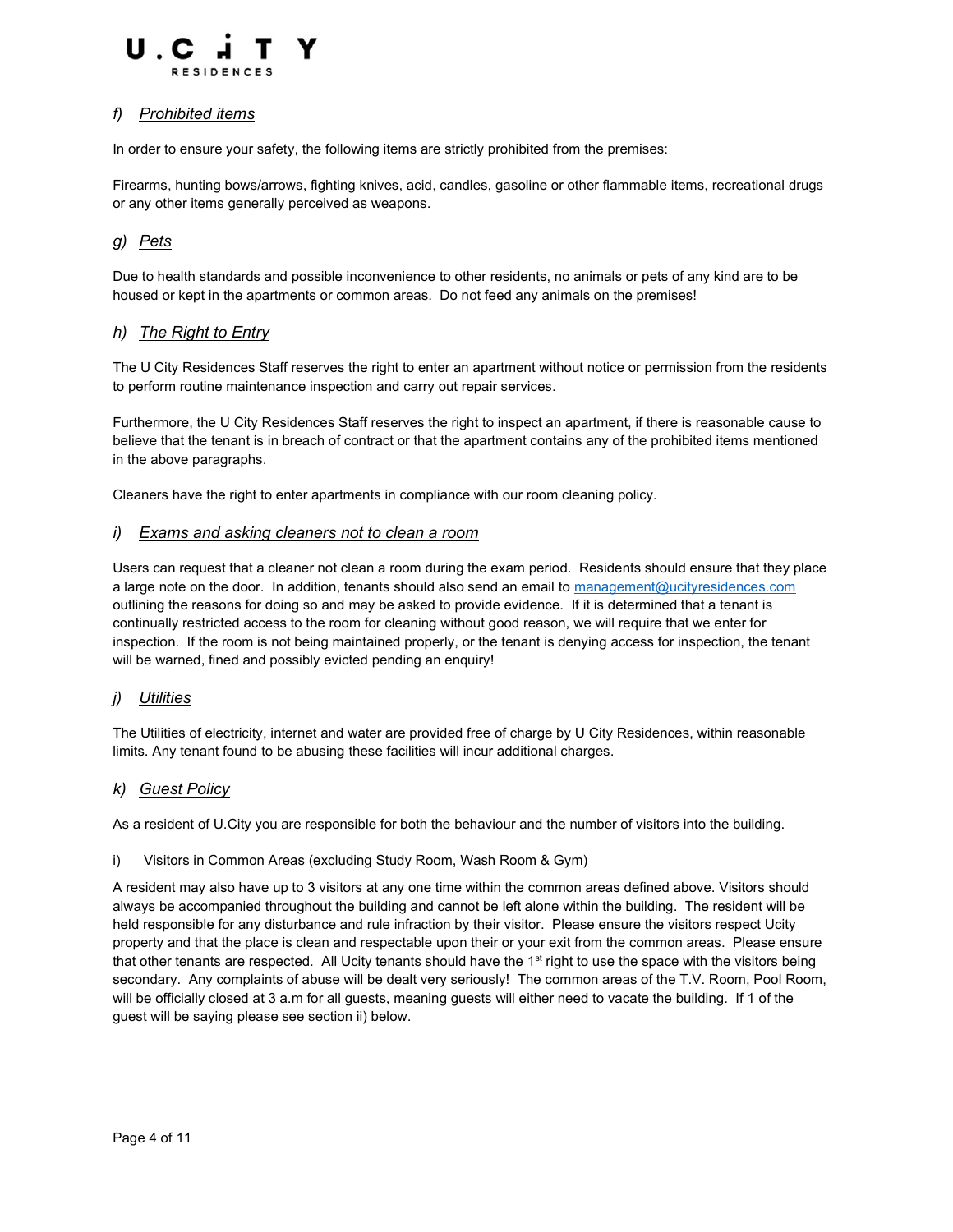

#### ii) Visitors in Apartments

A resident may have up to 2 visitors within their apartment before 10pm Sunday-Thursday and up to Midnight Friday - Saturday. If a visitor has been found within the building or staying in the apartment with the tenant not being present and without U.City management knowledge and/or consent, there will be an instant fine, access to U.City will be blocked and possible eviction pending an enquiry!

A resident may have 1 person stay within their apartment between the hours of 10pm-6a.m Sunday-Thursday and from midnight -6a.m. on Friday & Saturday. Residents must send an email or message informing us of such, for each instance. If the visitor is also our tenant, this policy is exempt.

Each resident is allowed to have a visitor to stay overnight, for a maximum of 3 days total in a calendar month for free. Residents can also request a 2<sup>nd</sup> card for their visitor, with a card deposit €50 and a €10 admin fee. The card must be returned after the 3rd day. If not, it will be automatically assumed that the visitor has stayed in excess of the allowed stay and will be charged €20 per day until the card is returned.

Parents/Guardians/Siblings can stay for a maximum of 5 nights for either initial check-in and/or check-out.

#### iii) General Events

If a resident wishes to organise a gathering, party or event where more than 2 visitors will attend, permission will need to be first obtained from management and is not guaranteed!

Residents should be aware that having visitors, increases safety concerns, increases running/maintenance costs as well as disturbance to tenants and to neighbours. We have tried to implement a policy that is reasonable without being overly restrictive.

#### iv) Study Room

For use of the study room, a resident may book a study slot for upto 3 hours by sending an email request. A resident can book the room for use by the resident and upto 5 guests only. The resident must ensure their guests exit from the premises upon leaving the study room. If the study room is to be used by the resident and upto 2 visitors no booking will be required. Please ensure to check the study room window for any reservations.

#### v) Gym

Guests are strictly prohibited from using the gym. Fines and/or ban to this facility will be issued if residents are providing access to this facility to guests. The gym is fitted with professional grade equipment that is expensive to replace and maintain. In addition, uncontrolled guests to the gym also cause overcrowding and affect the quality of the experience for U.City clients.

#### vi) Wash Room

The wash room is only available to U.City residents and officially registered overnight guests.

#### l) Noise

In order to ensure a reasonable and pleasant environment conducive to studying, all residents are required to limit the noise level to their apartment. Loud noise may disturb the studies or sleep of other residents, as well as the neighbours in the surrounding area. Loud noise or music that is heard outside of the apartment infringes upon the rights of neighbours and is not tolerated. Residents should first advise a noisy neighbour in a polite way before bringing complaints to U City. Complaints should be logged by residents in our support system: https://support.ucityresidences.com/ . Fines may be imposed for confirmed breaches. Continuing breaches may result in eviction.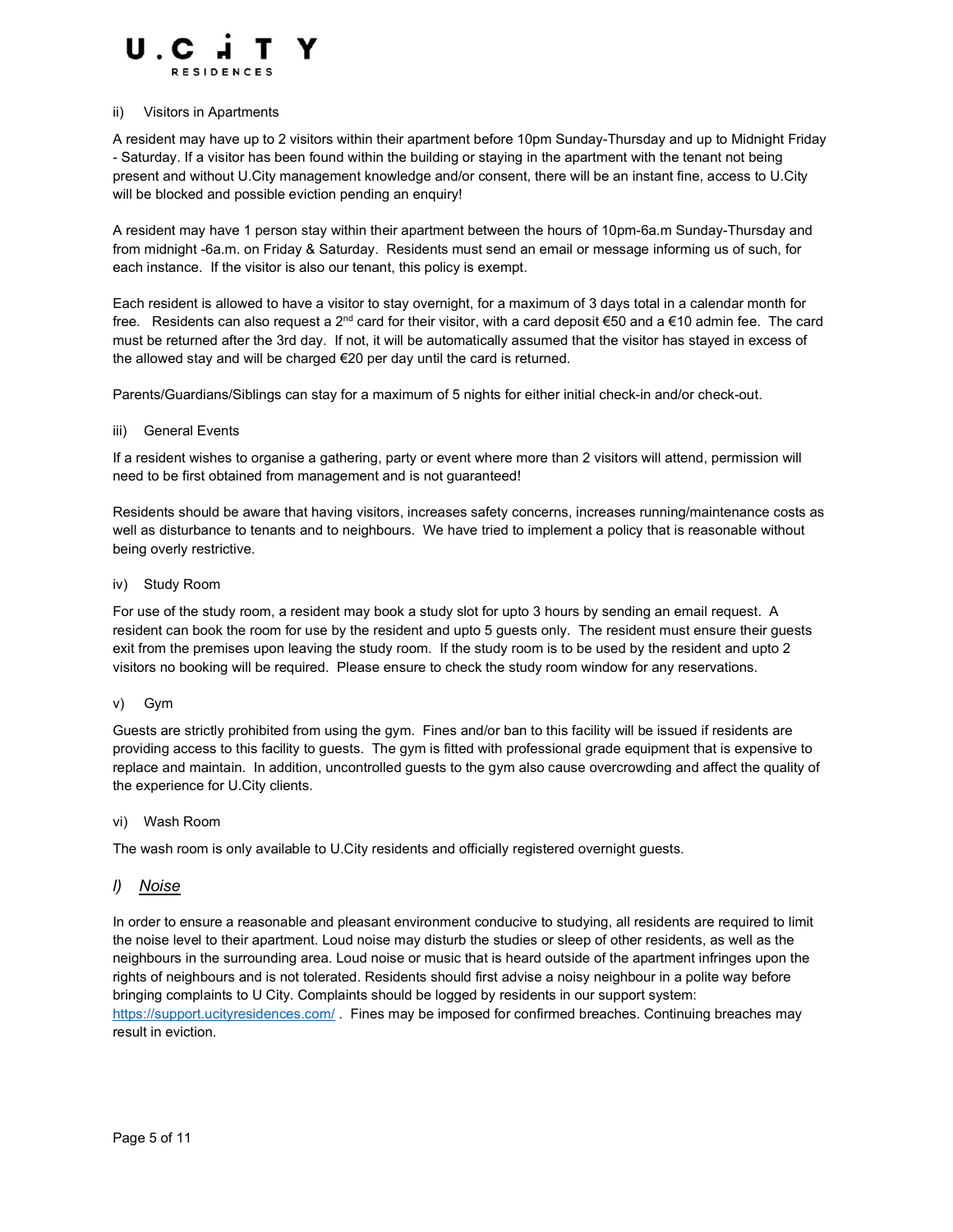

# m) CCTV

U City operates a video surveillance system in common areas and corridors to ensure the protection and security of the property, to identify breaches in policies and to ensure compliance with health, safety and cleanliness standards. The CCTV is checked when we have had a complaint or where we notice that a rule may have been breached.

## n) Payment Procedure

For a detailed description of the payment procedure at U City Residences, please refer to the Tenancy Agreement.

#### o) Delinquent Account

Payments not made by the due date may result in the following actions after the 7th calendar day:

- vii) Automatic lock out from premises and Smart Access Card De-activation
- viii) Communication of the settlement problem with the Housing Office of your University or college.
- ix) A late payment charge of  $\epsilon$ 100 (if payment is remitted by the 10th Calendar Day).
- x) If Payment is not settled by the 11th Calendar day, immediate Termination of the Tenancy Agreement and eviction from the apartment, along with assessment of withdrawal charges (student will be charged for the whole contract).

#### p) Cancellation Policy

If a new tenant requests to cancel their tenancy with more than 31 days until contract start date, 50% of their initial deposit will be refunded to them (minus any bank and admin fees) into the same account as it was sent. If a rental instalment was made before 31 days until start date, this will also be refunded in its entirety minus any bank charges and admin fees. Deposits are not refundable for cancellations notified to U City after this date. If any rental instalments have also been made and the tenants decides to cancel within 31 days of tenancy start date, no offer of refund be will be given unless a new tenant is found for that apartment. If a new tenant is found, we will proceed to refund the full instalment amount minus any bank charges and admin fees, providing that the new contract is of the same value, otherwise the refund will be adjusted to compensate the difference. Students who have signed a Tenancy Agreement and whose tenancy has commenced will be held responsible for fulfilling all their financial obligations under the contract for the whole of the contract term.

For renewing students deposits are not refundable in case of cancellation.

#### q) Contract Renewal

Residents wishing to renew their rental agreement for a further year will be informed by email of the renewal period as well as the terms and conditions. Only the first 33% of current tenants will have the right to renewal, however U City reserves the right to deny renewal based on their own judgement.

#### r) Communication

U City Residences conveys messages, important notices and other relevant information through email or by direct communication via sms, whatsapp and/or viber. It is the resident's responsibility to read them and attend any meetings when required.

## s) Complaints

A resident who wishes to report a complaint must contact U City by email or by using the support system: https://support.ucityresidences.com/. The complaint will be investigated, and the appropriate action will be taken.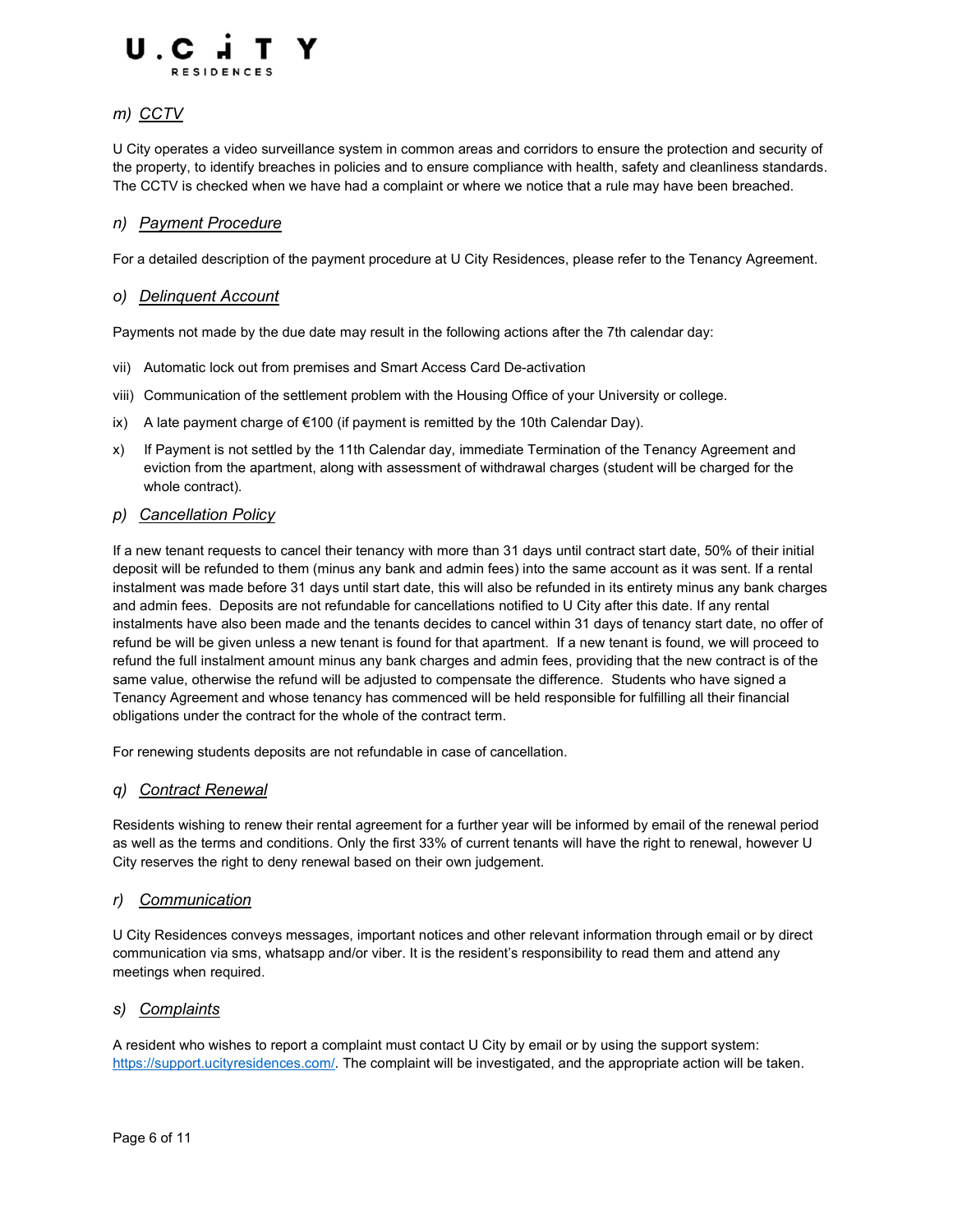

## 3. GENERAL SERVICE, MAINTENANCE AND/OR REPAIR COSTS (BASIC LIST) 2022

The table below provides the general cost of repairs within an apartment. If a user experiences a problem which is not due to misuse, abuse or carelessness but rather a malfunction of no fault of their own, of course there will be no charge. Residents should report any problems with an apartment or to make a complaint about a problem with another tenant or facility in the building by logging a support ticket at https://support.ucityresidences.com/. Please do not call or contact our support team directly by voice call regarding issues that are not an emergency, especially outside of office hours. If we receive a phone-call outside of office hours for non-emergencies users will be fined! Please see Sections 5 & 6 to see what constitutes an emergency or non emergency.

| Description                                                                                                                            | Cost                                                                                              |
|----------------------------------------------------------------------------------------------------------------------------------------|---------------------------------------------------------------------------------------------------|
| Repainting 1 wall (white colour)                                                                                                       | €50                                                                                               |
| Repairing and repainting 1 wall (white colour)                                                                                         | €100                                                                                              |
| Repainting 1 wall (in red, yellow or orange colours)                                                                                   | €100                                                                                              |
| Repainting 1 wall (in red, yellow or orange colours)                                                                                   | €150                                                                                              |
| Internal Door Minor Repair and Repainting                                                                                              | €150                                                                                              |
| Mattress Steam Clean (Coming Soon!)                                                                                                    | Provisionally €50                                                                                 |
| Mattress Replacement (if steam cleaning unable to<br>retore mattress to satisfactory condition)                                        | Around €400 (this may vary on market conditions and<br>will be discussed on a case by case basis) |
| Oven Cleaning (light to moderate condition)                                                                                            | €25                                                                                               |
| Oven Cleaning (severe condition)                                                                                                       | €50                                                                                               |
| Oven Replacement due to negligence if above<br>cleaning service are not sufficient to restore the oven<br>to acceptable condition      | Around €400 (this may vary on market conditions and<br>will be discussed on a case by case basis) |
| Microwave Cleaning                                                                                                                     | €10                                                                                               |
| Microwave Replacement due to negligence if above<br>cleaning service are not sufficient to restore the oven<br>to acceptable condition | Around €100 (this may vary on market conditions and<br>will be discussed on a case by case basis) |
| Additional cleaning fee (per additional 10 mins)                                                                                       | €10                                                                                               |
| Pest control spraying of apartment*                                                                                                    | €25                                                                                               |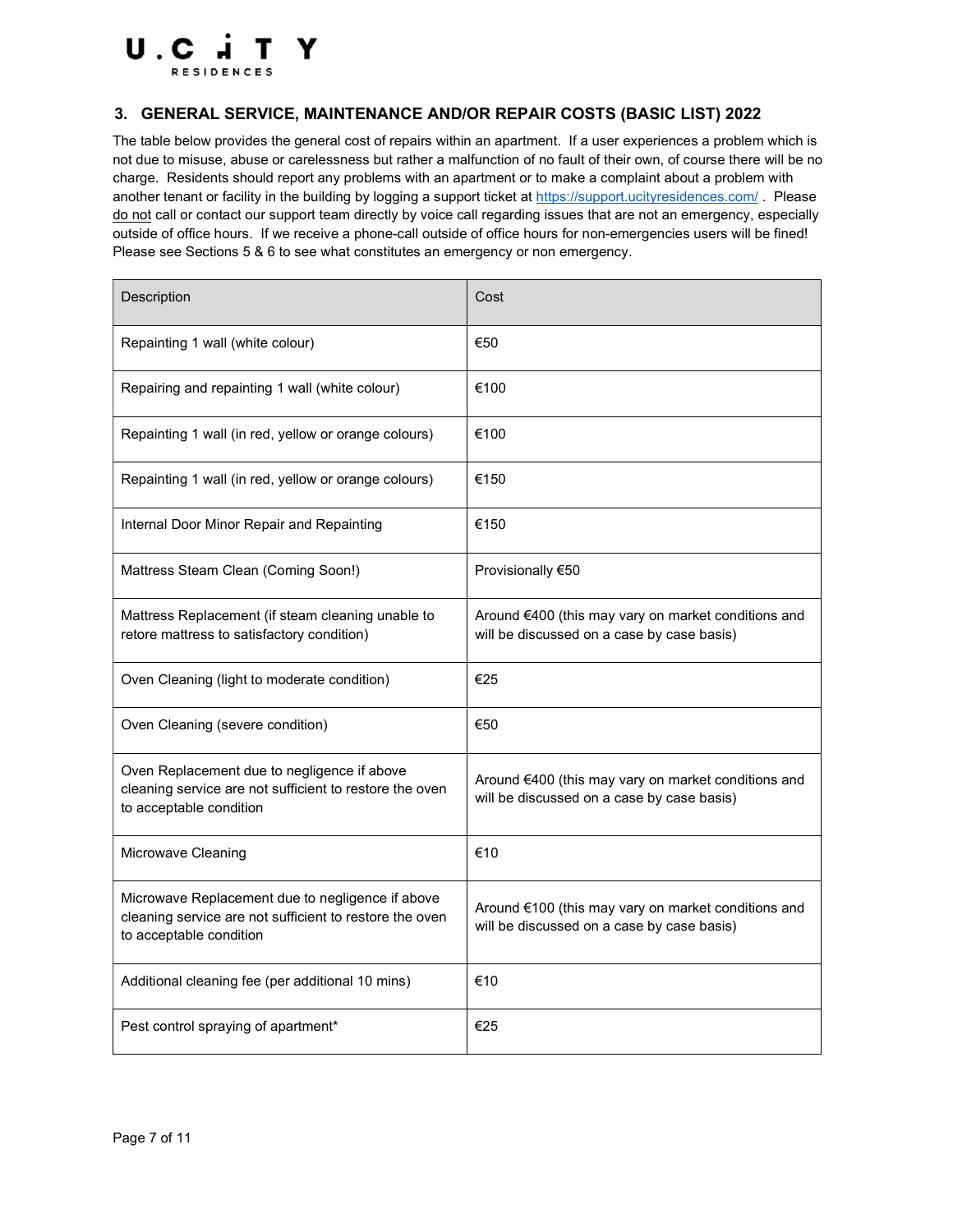

| Throwing of Rubbish from apartment (per instance)                     | €5                                   |
|-----------------------------------------------------------------------|--------------------------------------|
| Cleaning of dishes and pans                                           | Between €5-€10 dependant on severity |
| Fridge Cleaning (per instance)                                        | Between €5-€10 dependant on severity |
| Ironing Service per loosely filled blue bag or washing<br>basket*     | €10                                  |
| Washing and iron of bed linen and bed making*                         | €20                                  |
| Card Access between 9 a.m -5 p.m (Monday - Friday)                    | €10                                  |
| Card Access outside these hours.                                      | €50                                  |
| Lost Card Replacement between 9a.m - 5 p.m<br>(Monday - Friday)       | €50                                  |
| Lost or Broken Card Replacement outside these<br>hours.               | €100                                 |
| Faulty card replacement (if deemed to not be user<br>error or abuse). | <b>FREE</b>                          |

Note: \* This service must be requested via the online support ticket system https://support.ucityresidences.com/. The linen must be placed in a bag with a sealed envelope containing the cash placed inside it. The cleaning ladies will pick up the items on their scheduled visit for room cleaning.

Storage Facilities

| Storage Area (2m x 1.5m)   | €50 per month |
|----------------------------|---------------|
| Large Suitcase (70cm-50cm) | €5 per month  |
| Carry-on Luggage           | €3 per month  |

# 4. FINES

| Description                                                                                                | Cost                                                                                                           |
|------------------------------------------------------------------------------------------------------------|----------------------------------------------------------------------------------------------------------------|
| Fines for disturbance/noise complaints after 10pm – 8am<br>Sunday-Thursday, 12a.m - 8a.m Friday & Saturday | €50 - 1 <sup>st</sup> instance<br>€100 - 2 <sup>nd</sup> instance<br>€200 - 3 <sup>rd</sup> and final instance |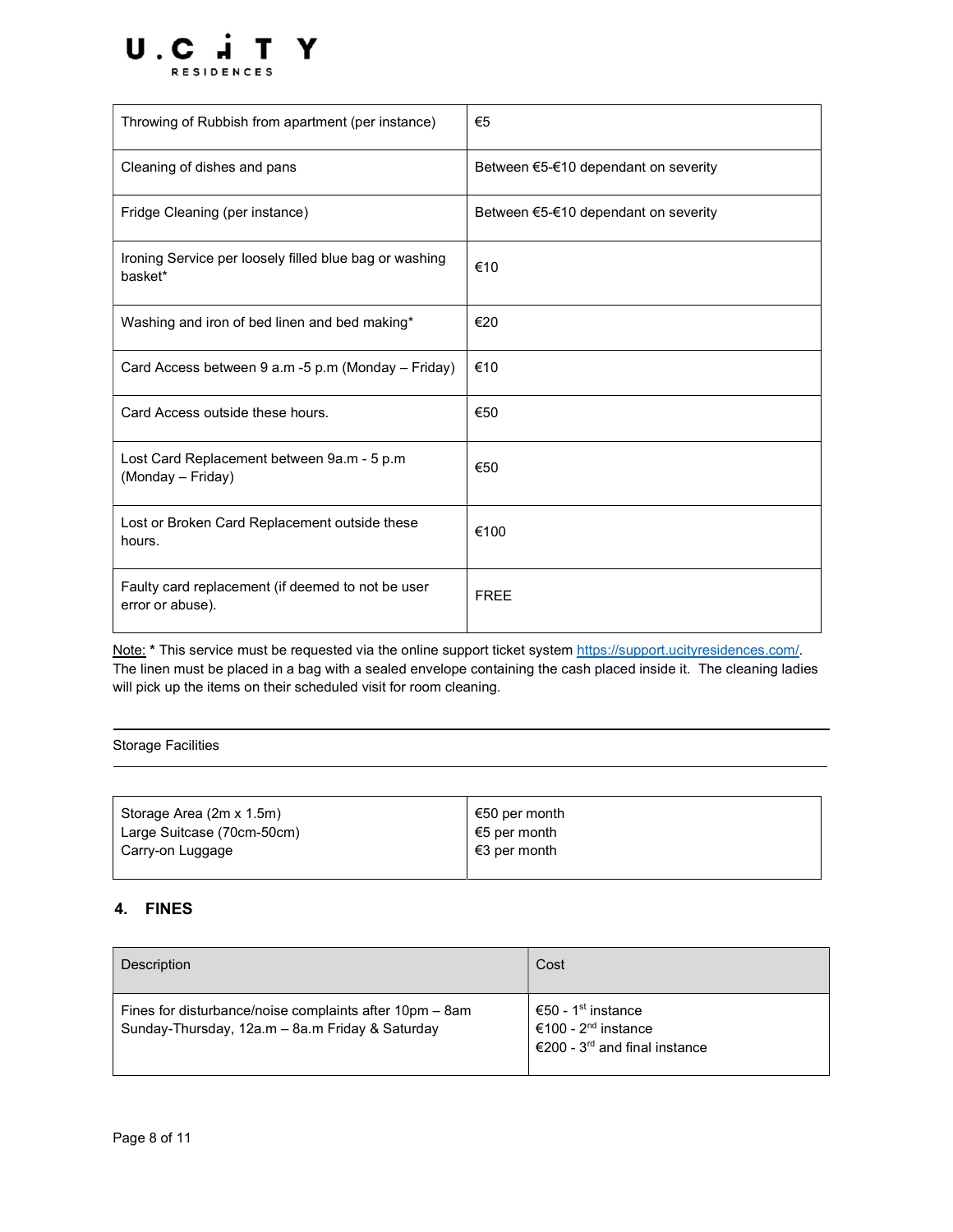

| Fire Alarm Triggering 8- 5pm*                                                                                                                            | €50                                        |
|----------------------------------------------------------------------------------------------------------------------------------------------------------|--------------------------------------------|
| Fire Alarm Triggering between 5pm-10pm*                                                                                                                  | €100                                       |
| Fire Alarm Triggering 10pm-8a.m*                                                                                                                         | €200                                       |
| Smoking internally and/or not closing balcony door while<br>smoking outside                                                                              | €50 - 1 <sup>st</sup> instance             |
|                                                                                                                                                          | €100 - 2 <sup>nd</sup> instance            |
|                                                                                                                                                          | €200 - $3rd$ and final instance            |
| Fines for leaving rubbish or not cleaning after oneself in<br>common areas                                                                               | €50                                        |
| Penalty for allowing access to non-U.City residents to U.City<br>gym                                                                                     | €100 plus ban from use of gym for 3 months |
| Fine for not disposing of rubbish properly within the bins<br>provided**                                                                                 | €50                                        |
| Penalty for giving access card to 3 <sup>rd</sup> party without either asking<br>U.City permission or being present while visitor is at the<br>residence | €250 plus possible eviction!               |
| Fine for contacting us directly for non-emergencies instead<br>of using support system:                                                                  |                                            |
| Before midnight                                                                                                                                          | €20                                        |
| After midnight                                                                                                                                           | €100                                       |

#### Notes

\* If a fire alarm is triggered due to either using cooking equipment not allowed within Ucity, being careless or not ventilating properly, this fine will be automatic whether an accident or not! Please note that the inner entrance doors between 2 apartment rooms must be kept closed at all times when cooking or using devices that create any type of smoke or vapor. In addition, users must ensure to use the extractor fan when cooking and keep outdoor veranda door open when creating heavy vapor, steam or smoke while cooking. Be sure to keep the bathroom door closed and light on to clear the steam in the bathroom, as the extractor only operates when the light is turned on, or alternatively leave the bathroom window open. Please ensure to smoke only on the external veranda and to keep the balcony door closed while doing so. If smoking is detected within the building by either a tenant or one of our staff, a fine will be issued automatically.

\*\* There are 2 main areas for tenants to dispose of their rubbish at the front of the building, within 3 large green bins. If a tenant finds that in one area the bin(s) are full, they should check the other area. Only if all 3 large green bins are full, should they then place their rubbish in well tied bags on the side of these bins. Cardboard boxes or large (non-food waste) items can be placed tidily on the side of the bins. Tenants should also ensure that they close the bin lid so that animals such as cats are not able to get in them.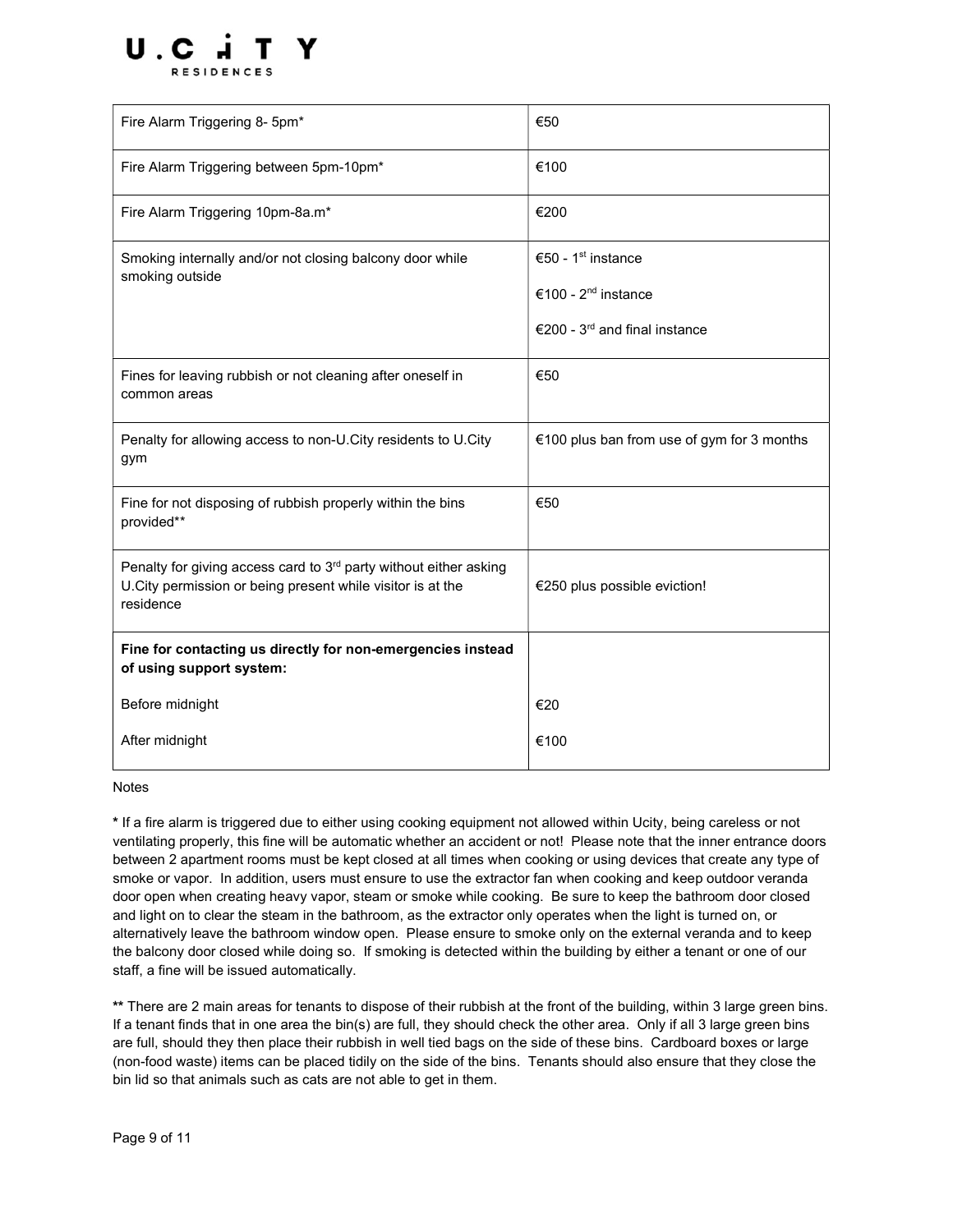

# 5. EMERGENCIES AND WHO TO CONTACT IN DIFFERENT CIRCUMSTANCES

Please see the table below that defines what to do in various circumstances.

| Any life-threatening situation<br>(any life-threatening situations, accident<br>emergencies and/or fire) | Call 112 and Mikka (+49) 170 666 2061<br>If there is a Fire be sure to press the emergency fire alarm located<br>internally on every level of the building near a lift or exit.                                                                                                                                                                                                                                                                                                                                                                                                                                                                                                                                                                                                                                                  |
|----------------------------------------------------------------------------------------------------------|----------------------------------------------------------------------------------------------------------------------------------------------------------------------------------------------------------------------------------------------------------------------------------------------------------------------------------------------------------------------------------------------------------------------------------------------------------------------------------------------------------------------------------------------------------------------------------------------------------------------------------------------------------------------------------------------------------------------------------------------------------------------------------------------------------------------------------|
| In case of Flood or water leak in your<br>room, such as a broken pipe, etc.                              | Call Chrys (+357) 99 813 834 or Mikka (+49) 170 666 2061<br>Locate the white access panel in the hallway between 2 rooms.<br>Inside you will find taps to cut off the water supply. Turn the taps to<br>the off position.                                                                                                                                                                                                                                                                                                                                                                                                                                                                                                                                                                                                        |
| In case you have lost, forgotten, your<br>access card or if your access card is<br>malfunctioning        | ONLY Message by Text, Whatsapp or Viber<br>Before midnight TXT Chrys (+357) 99 813 834<br>After midnight TXT Mikka (+49) 170 666 2061<br>There is a master card safe located next to the entrance of block B.<br>You will be sent an access code to open it and gain access. Once<br>you have gained access, the card must be returned immediately to<br>the safe, unless a replacement card is needed.<br>If you need a replacement card this will be organised on the next<br>working day.<br>THE ACCESS CARD MUST ONLY BE USED TO ACCESS YOUR<br>ROOM. IT CANNOT UNDER ANY CIRCUMSTANCE BE USED<br>TO ACCESS OTHER APARTMENTS, UNDER NO<br><b>CIRCUMSTANCES SHOULD THE CODE NUMBER OR ACCESS</b><br>CARD BE GIVEN TO A GUEST! FINE €250 MINIMUM. ABUSE<br><b>MAY RESULT IN YOUR EVICTION! YOU HAVE BEEN</b><br><b>WARNED!</b> |
| Power Cut - where all items electrical are<br>not working in your room                                   | Check both the electrical boxes either within your room or passage<br>connecting both rooms, to see if any of the trip switches are off. Set<br>them to on position if any are tripped.<br>If the problems persists ONLY Message by Text, Whatsapp or Viber<br>Before midnight TXT Chrys (+357) 99 813 834<br>After midnight TXT Mikka (+49) 170 666 2061                                                                                                                                                                                                                                                                                                                                                                                                                                                                        |